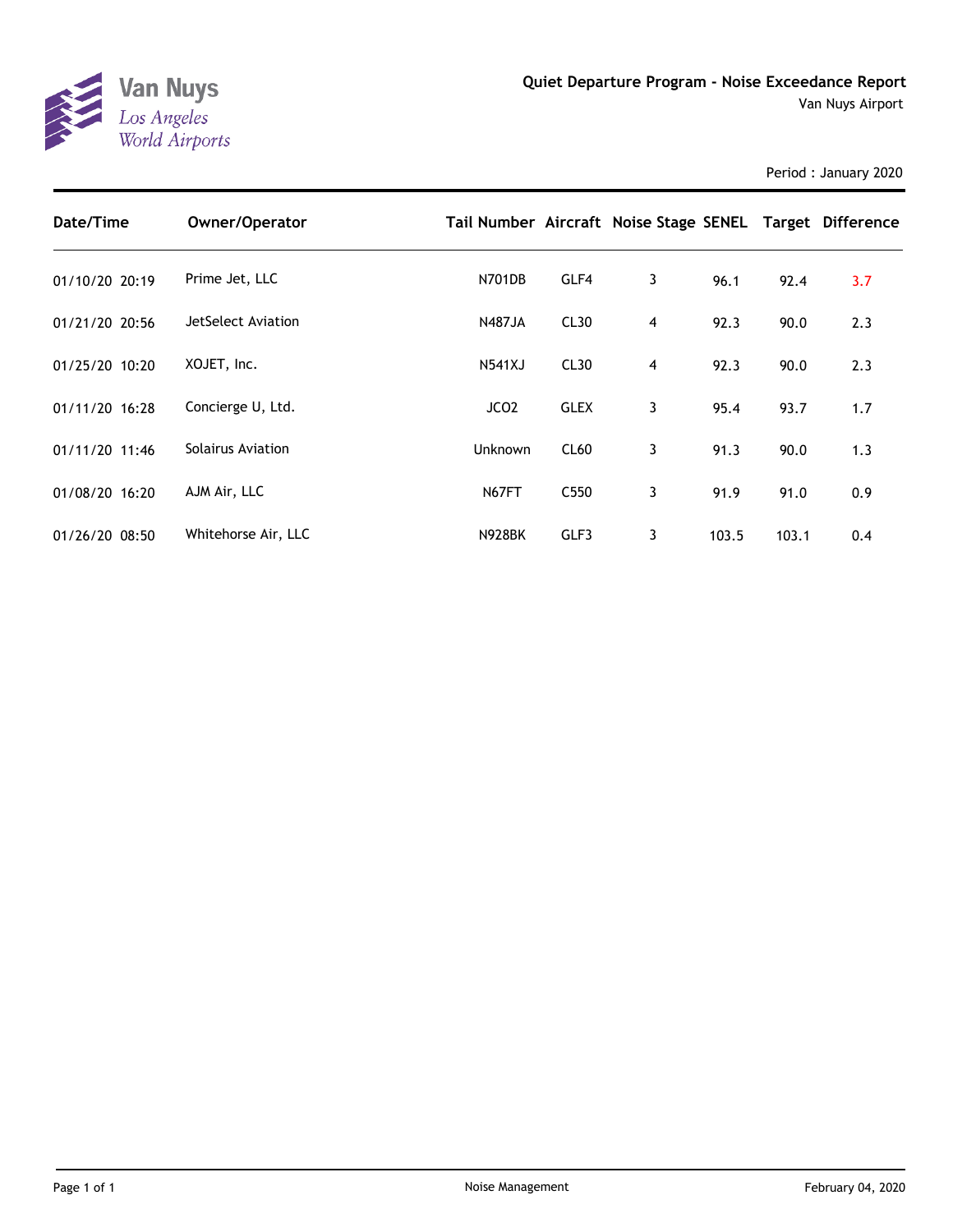

Period : January 2020

| Owner/Operator                  | <b>Departures Exceeding</b><br><b>Target Noise Level</b> | <b>Total Southbound</b><br><b>Jet Departures</b> |
|---------------------------------|----------------------------------------------------------|--------------------------------------------------|
| AJM Air, LLC                    |                                                          |                                                  |
| Concierge U, Ltd.               |                                                          |                                                  |
| JetSelect Aviation              |                                                          |                                                  |
| Whitehorse Air, LLC             |                                                          |                                                  |
| Prime Jet, LLC                  |                                                          | 7                                                |
| Solairus Aviation               |                                                          | 16                                               |
| XOJET, Inc.                     |                                                          | 35                                               |
| 477 Aviation, LLC               | 0                                                        | 1                                                |
| 53 Wildcat, LLC                 | 0                                                        |                                                  |
| 80701 Holding Trust             | 0                                                        |                                                  |
| AAB Capital, LLC                | 0                                                        |                                                  |
| <b>ABA ENERGY CORP</b>          | 0                                                        |                                                  |
| AC Aviation Services, LLC       | 0                                                        |                                                  |
| Acabel, LLC                     | 0                                                        |                                                  |
| Action Jet Aviation, LLC        | 0                                                        |                                                  |
| Adams Office, LLC               | 0                                                        |                                                  |
| ADC Holdings, LLC               | 0                                                        |                                                  |
| Aero Way, Inc.                  | 0                                                        |                                                  |
| Aeromedevac, Inc.               | 0                                                        |                                                  |
| Air Hamburg Private Jets        | 0                                                        |                                                  |
| Air Lease Corporation           | 0                                                        |                                                  |
| Aircraft Services Group, Inc    | 0                                                        |                                                  |
| Alexander Aviation, LLC         | 0                                                        |                                                  |
| Allstate Insurance Company      | 0                                                        |                                                  |
| American Jet Charter            | 0                                                        |                                                  |
| <b>Andrew Bettis Aviation</b>   | 0                                                        |                                                  |
| Avcenter, Inc.                  | 0                                                        |                                                  |
| Aviation Consultants, Inc.      | 0                                                        |                                                  |
| Aviation Dynamix, Inc.          | 0                                                        |                                                  |
| <b>Aviation Link Company</b>    | 0                                                        |                                                  |
| Aviation Services, LLC          | 0                                                        |                                                  |
| <b>AVION 145 CORP</b>           | ŋ                                                        |                                                  |
| <b>AVJET Corporation</b>        | 0                                                        |                                                  |
| B & D Aviation, LLC             | 0                                                        |                                                  |
| <b>BAA Jet Management Ltd</b>   | 0                                                        |                                                  |
| <b>BAM Aviation, LLC</b>        | 0                                                        |                                                  |
| <b>BANK OF UTAH TRUSTEE</b>     | 0                                                        |                                                  |
| Banu, LLC                       | 0                                                        |                                                  |
| <b>Barkley Services, LLC</b>    | 0                                                        |                                                  |
| Beacon Aviation Management, LLC | 0                                                        |                                                  |
| Bearthday Aviation, LLC         | 0                                                        |                                                  |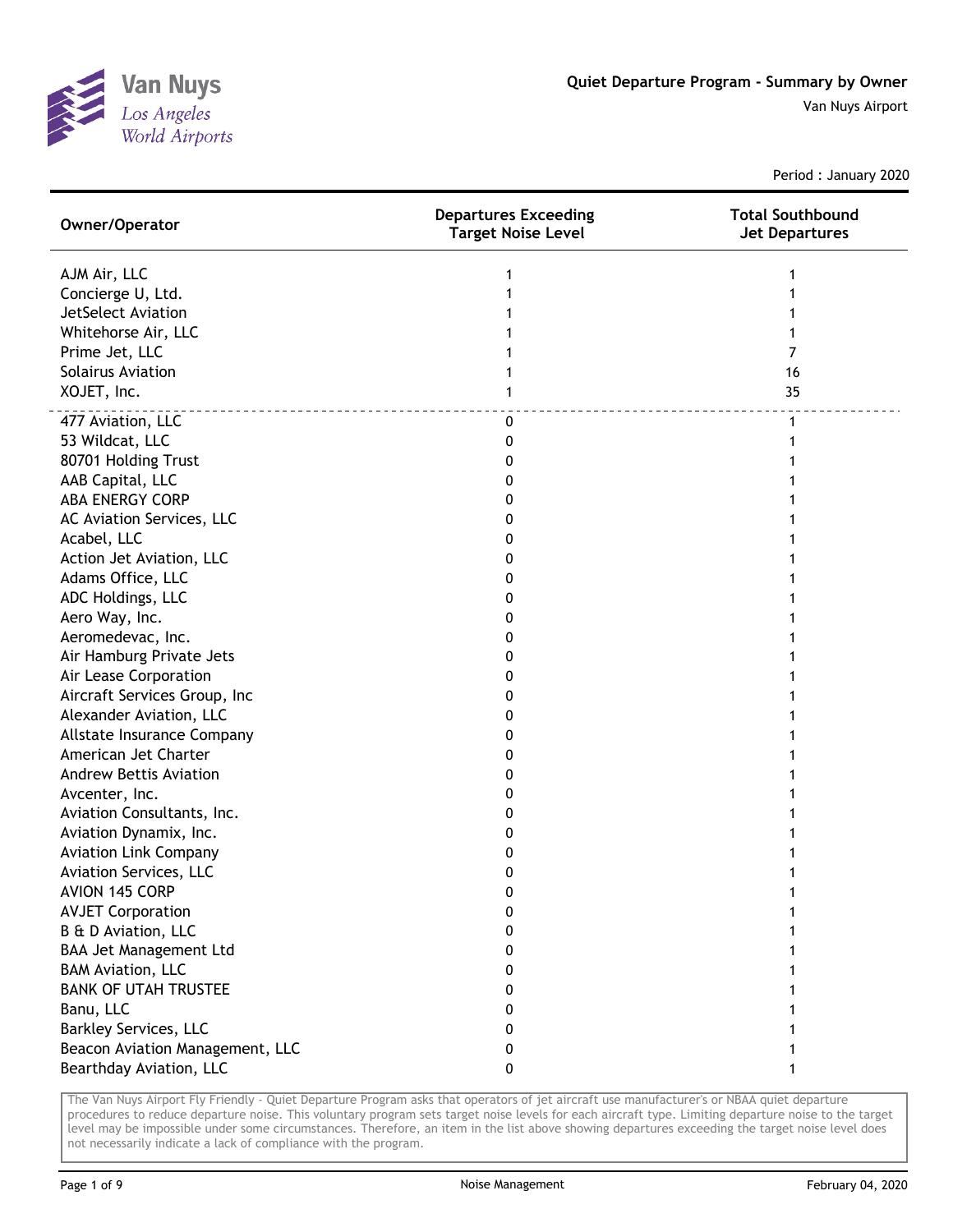

Period : January 2020

| Owner/Operator                             | <b>Departures Exceeding</b><br><b>Target Noise Level</b> | <b>Total Southbound</b><br><b>Jet Departures</b> |
|--------------------------------------------|----------------------------------------------------------|--------------------------------------------------|
| <b>BFJALLC</b>                             | 0                                                        |                                                  |
| Blue City Holdings, LLC                    | 0                                                        |                                                  |
| Blue Vista, LLC                            | 0                                                        |                                                  |
| <b>Bluelink Jets AB</b>                    | 0                                                        |                                                  |
| <b>Boch Aviation</b>                       | 0                                                        |                                                  |
| <b>Boston Scientific Corporation</b>       | 0                                                        |                                                  |
| <b>Broad LLC</b>                           | 0                                                        |                                                  |
| BS Aviation Holdings, LLC                  | 0                                                        |                                                  |
| Business Jet Managers, Inc.                | 0                                                        |                                                  |
| Capital City Jet Center, Inc.              | 0                                                        |                                                  |
| <b>CAPITAL TRANSPORT LLC</b>               | 0                                                        |                                                  |
| CCH Aviation, LLC                          | 0                                                        |                                                  |
| CFFI Ventures, Inc.                        | 0                                                        |                                                  |
| CH Aircraft, LLC                           | 0                                                        |                                                  |
| CH Management Services, LLC                | 0                                                        |                                                  |
| Chartright Air                             | 0                                                        |                                                  |
| Chatfield Air Ambulance, Inc.              | 0                                                        |                                                  |
| CI Jets                                    | 0                                                        |                                                  |
| <b>CITATION 650 AIR LLC</b>                | 0                                                        |                                                  |
| CJ3SP, LLC                                 | 0                                                        |                                                  |
| <b>CKE Associates, LLC</b>                 | 0                                                        |                                                  |
| Clear Channel Communications, Inc.         | 0                                                        |                                                  |
| CMG CL605-5816, LLC                        | 0                                                        |                                                  |
| Contemporary Vista, LLC                    | 0                                                        |                                                  |
| <b>Contour Aviation</b>                    | 0                                                        |                                                  |
| Cook Sales Inc                             | 0                                                        |                                                  |
| Copper Beech Capital, LLC                  | 0                                                        |                                                  |
| Corporate Air, LLC                         | 0                                                        |                                                  |
| Corporate Eagle Management Services, Inc   | 0                                                        |                                                  |
| CP CJ, LLC                                 | 0                                                        |                                                  |
| Crestmont 65, LLC                          | 0                                                        |                                                  |
| DeBartolo Property Group Flight Department | 0                                                        |                                                  |
| Dole Foods Flight Operations, Inc.         | 0                                                        |                                                  |
| Dumont Jets                                | 0                                                        |                                                  |
| E & J Logistics, LLC                       | 0                                                        |                                                  |
| Earthcom Aviation, LLC                     | 0                                                        |                                                  |
| ExcelAire Service, Inc.                    | 0                                                        |                                                  |
| ExcelAire, LLC                             | 0                                                        |                                                  |
| <b>Executive AirShare LLC</b>              | 0                                                        |                                                  |
| Executive Fliteways, Inc.                  | 0                                                        |                                                  |
| FAI rent-a-jet                             | 0                                                        |                                                  |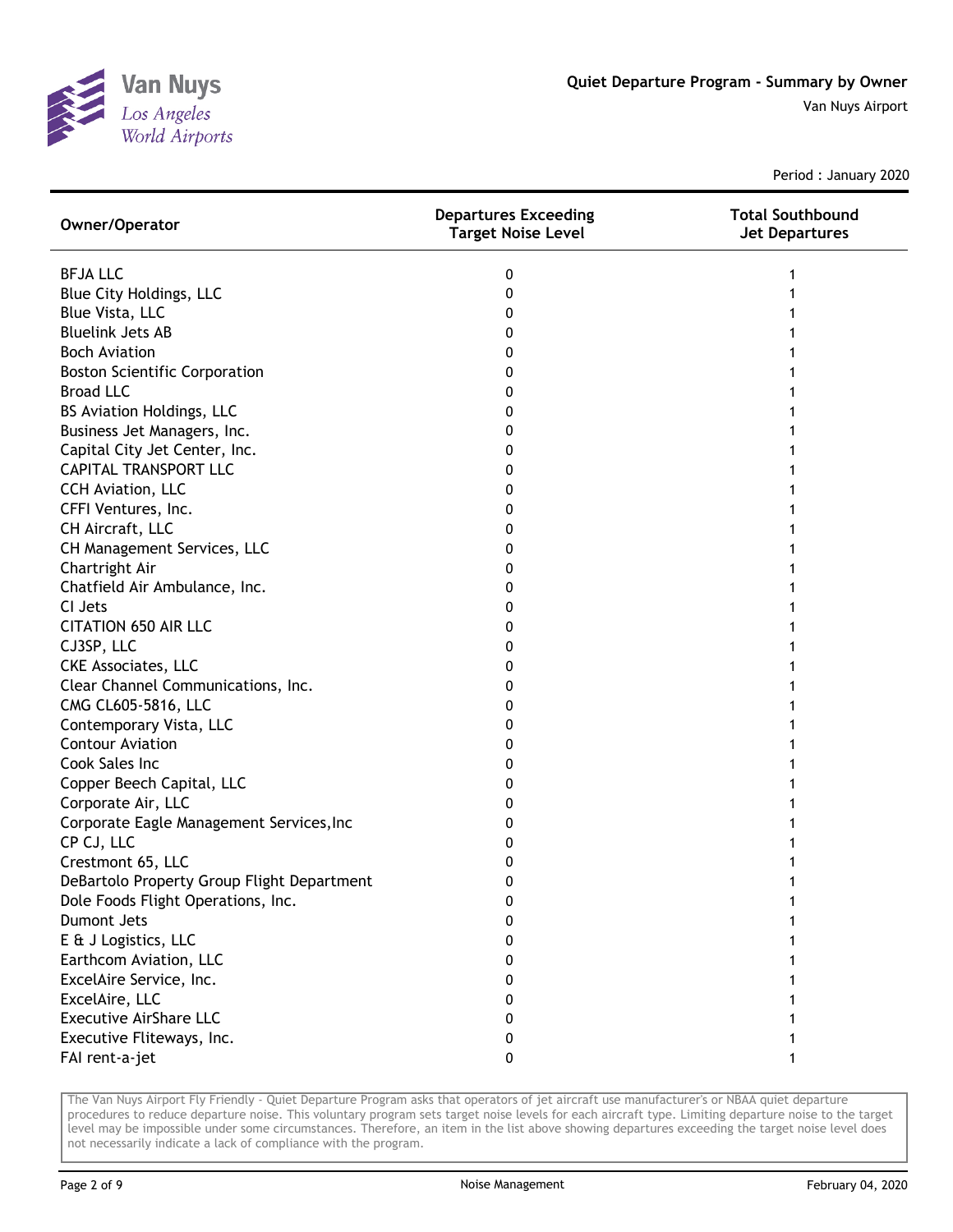

Period : January 2020

| Owner/Operator                                     | <b>Departures Exceeding</b><br><b>Target Noise Level</b> | <b>Total Southbound</b><br><b>Jet Departures</b> |
|----------------------------------------------------|----------------------------------------------------------|--------------------------------------------------|
| <b>FLEXJET LLC</b>                                 | 0                                                        |                                                  |
| Flexjet, LLC                                       | 0                                                        |                                                  |
| <b>FLIGHT MANAGEMENT LLC</b>                       | 0                                                        |                                                  |
| <b>Flight Options</b>                              | 0                                                        |                                                  |
| Flightworks                                        | 0                                                        |                                                  |
| Flying Cats Air, LLC                               | 0                                                        |                                                  |
| Front Range Radiation Oncology, PC                 | 0                                                        |                                                  |
| Frontliner, Inc.                                   | 0                                                        |                                                  |
| FUGA, Inc.                                         | 0                                                        |                                                  |
| <b>Gama Aviation LLC</b>                           | 0                                                        |                                                  |
| Gama Aviation, LLC                                 | 0                                                        |                                                  |
| Gama Charters, Inc.                                | 0                                                        |                                                  |
| Gaw Capital Advisors (USA, LLC                     | 0                                                        |                                                  |
| Gemini Air Group, Inc.                             | 0                                                        |                                                  |
| Genter Airways, LLC                                | 0                                                        |                                                  |
| GH Aviation Pty. Ltd.                              | 0                                                        |                                                  |
| Glass Aviation, Inc.                               | 0                                                        |                                                  |
| Global Flight, Inc.                                | 0                                                        |                                                  |
| GMH CAMPUS PARK ASSOCIATES LLC                     | 0                                                        |                                                  |
| Hangar Aviation Management, LLC                    | 0                                                        |                                                  |
| Hawker 900 Partners, LLC                           | 0                                                        |                                                  |
| Herjavec Group                                     | 0                                                        |                                                  |
| HFC ACCEPTANCE LLC                                 | 0                                                        |                                                  |
| HIM Holdings, Inc.                                 | 0                                                        |                                                  |
| IHeartmedia Management Services, INC               | 0                                                        |                                                  |
| Industria Brasileira de Alimentos e Chocolate, Ltd | 0                                                        |                                                  |
| <b>INNER HARBOR 100 LLC</b>                        | 0                                                        |                                                  |
| International Produce Group, LLC                   | 0                                                        |                                                  |
| <b>JAYA AIR LLC</b>                                | 0                                                        |                                                  |
| Jet Equity Group                                   | 0                                                        |                                                  |
| JET FORCE V LLC                                    | 0                                                        |                                                  |
| Jet Ready                                          | 0                                                        |                                                  |
| <b>JetReady</b>                                    | 0                                                        |                                                  |
| JF Aviation, LLC                                   | 0                                                        |                                                  |
| <b>JLBML LLC</b>                                   | 0                                                        |                                                  |
| Journey Aviation, LLC                              | 0                                                        |                                                  |
| Justice Air, Inc.                                  | 0                                                        |                                                  |
| K5-Aviation GmbH                                   | 0                                                        |                                                  |
| Kahoots, Inc.                                      | 0                                                        |                                                  |
| Kalihiwai Aviation, LLC                            | 0                                                        |                                                  |
| Kalitta Charters LLC                               | 0                                                        |                                                  |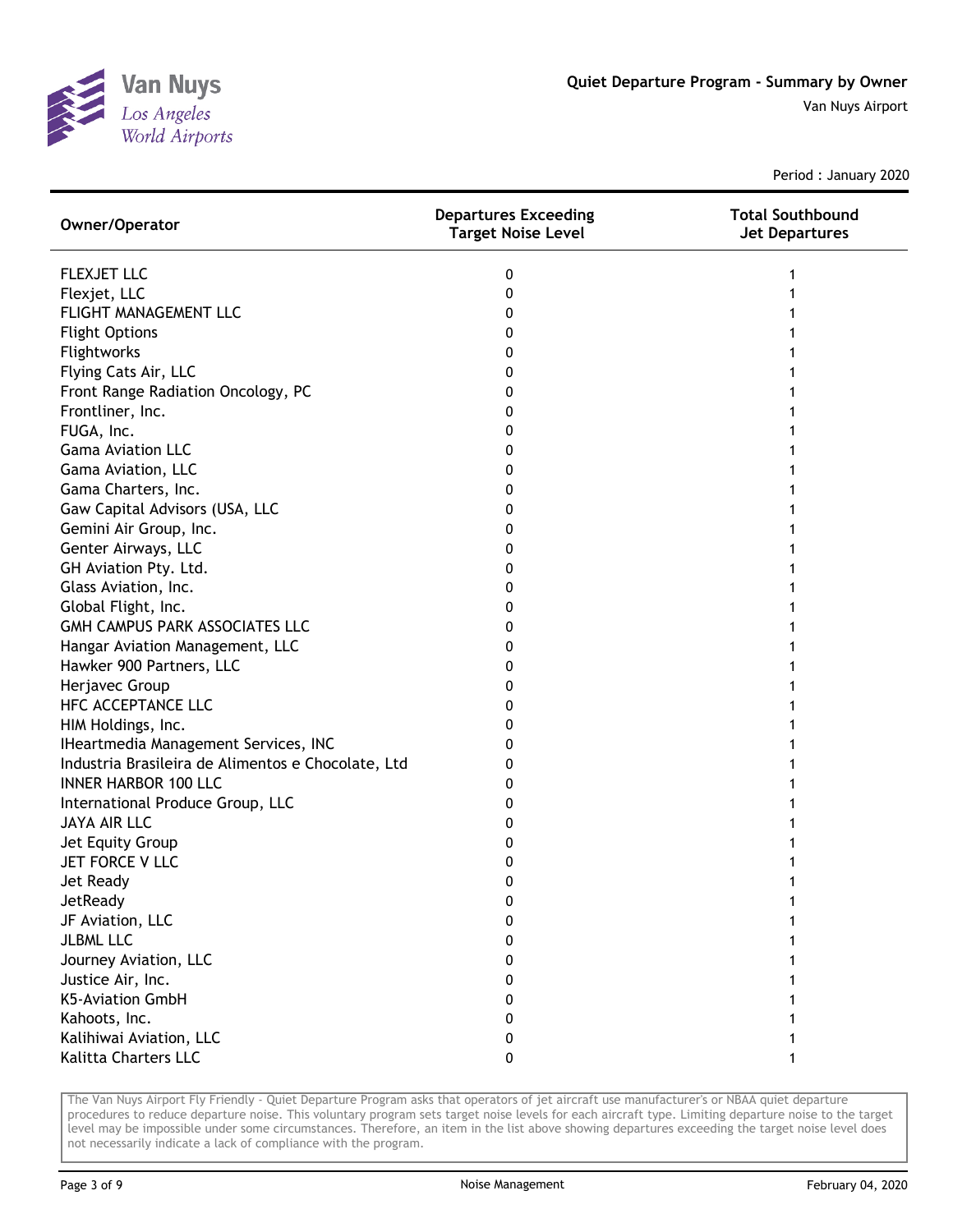

Period : January 2020

| Owner/Operator                             | <b>Departures Exceeding</b><br><b>Target Noise Level</b> | <b>Total Southbound</b><br><b>Jet Departures</b> |
|--------------------------------------------|----------------------------------------------------------|--------------------------------------------------|
| Key Lime Air, Inc.                         | 0                                                        |                                                  |
| Kimbal Logistics, LLC                      | 0                                                        |                                                  |
| Koba, LLC                                  | 0                                                        |                                                  |
| L & G Aviation, LLC                        | 0                                                        |                                                  |
| Lear Flight, LLC                           | 0                                                        |                                                  |
| Lewis Aeronautical, LLC                    | 0                                                        |                                                  |
| LFG Services Pty, Ltd.                     | 0                                                        |                                                  |
| LiG2 Day, LLC                              | 0                                                        |                                                  |
| LMP III, LLC                               | 0                                                        |                                                  |
| LNW Consulting, LLC                        | 0                                                        |                                                  |
| Lyddon Aero Center Inc                     | 0                                                        |                                                  |
| Mach One Air Charters, Inc.                | 0                                                        |                                                  |
| Maine Aviation Aircraft Charter, LLC       | 0                                                        |                                                  |
| MANTI RESOURCES INC                        | 0                                                        |                                                  |
| MassMutual Asset Finance, LLC              | 0                                                        |                                                  |
| McGilvra Management Services, LLC          | 0                                                        |                                                  |
| Med-Stop, Inc.                             | 0                                                        |                                                  |
| Meridian Air Charter                       | 0                                                        |                                                  |
| <b>MGM Resorts International</b>           | 0                                                        |                                                  |
| Midland Financial Company                  | 0                                                        |                                                  |
| MLD 605 LEASING LLC                        | 0                                                        |                                                  |
| Morningstar Partners, Ltd.                 | 0                                                        |                                                  |
| MP Aviation, LLC                           | 0                                                        |                                                  |
| N2T, Inc.                                  | 0                                                        |                                                  |
| N36MU, LLC                                 | 0                                                        |                                                  |
| N75XP, LLC                                 | 0                                                        |                                                  |
| Neptune Aviation Services Inc              | 0                                                        |                                                  |
| NETJETS SALES INC                          | 0                                                        |                                                  |
| NetJets, Inc.                              | 0                                                        |                                                  |
| NHW, LLC                                   | 0                                                        |                                                  |
| NicholasAir                                | 0                                                        |                                                  |
| <b>Oakmont Corporation</b>                 | 0                                                        |                                                  |
| OB Air LLC                                 | 0                                                        |                                                  |
| ONE CAMPUS DRIVE SERVICES LLC              | 0                                                        |                                                  |
| <b>ONEflight International</b>             | 0                                                        |                                                  |
| Pacific Coast Jet Charter, Inc.            | 0                                                        |                                                  |
| Pegasus Elite Aviation, Inc.               | 0                                                        |                                                  |
| Penske Jet, Inc.                           | 0                                                        |                                                  |
| Personal Jet Charter Inc                   | 0                                                        |                                                  |
| PGB - Administracao e Participacoes, Ltda. | 0                                                        |                                                  |
| Pilgrim Air 2, LLC                         | 0                                                        |                                                  |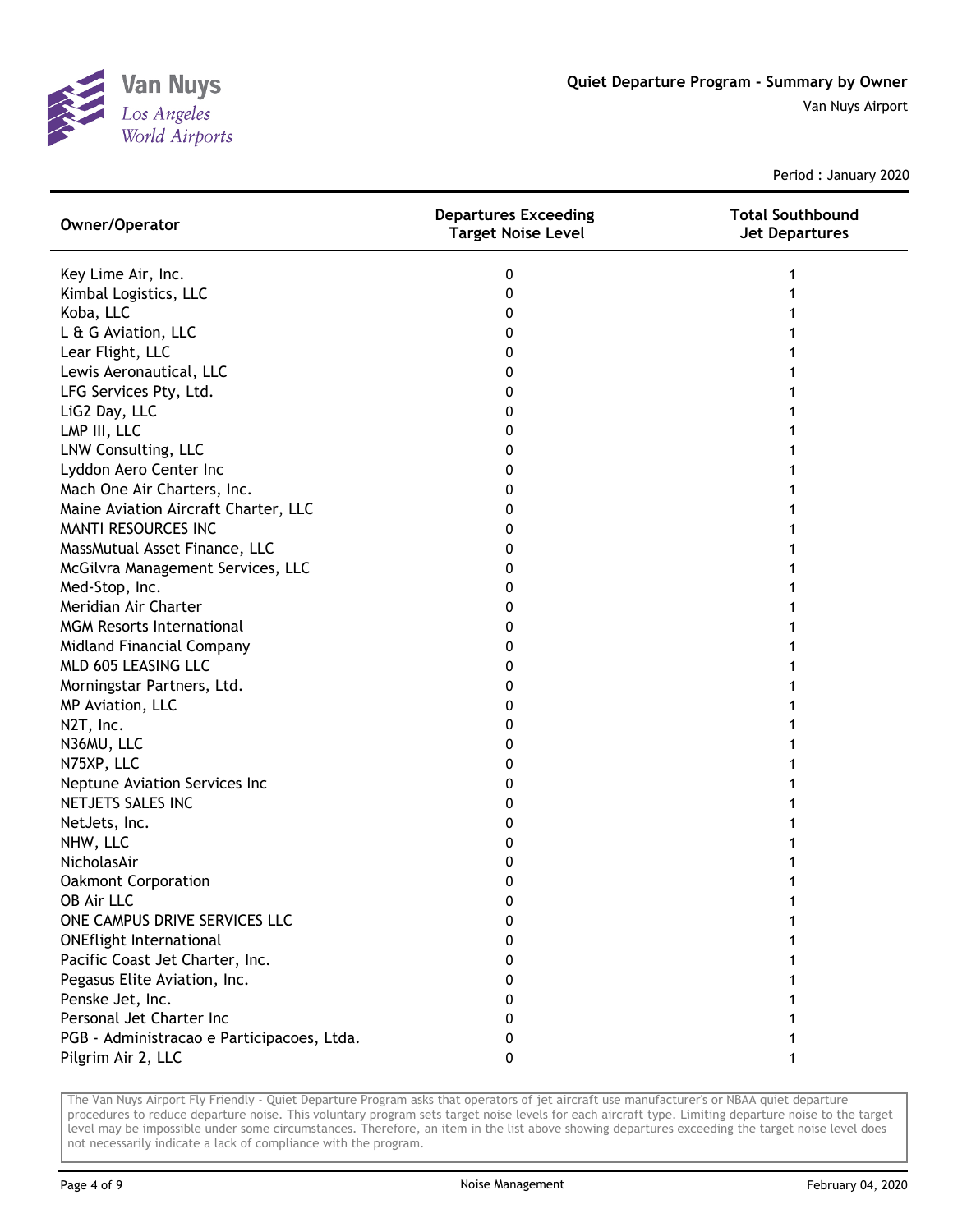

Period : January 2020

| Owner/Operator                       | <b>Departures Exceeding</b><br><b>Target Noise Level</b> | <b>Total Southbound</b><br><b>Jet Departures</b> |
|--------------------------------------|----------------------------------------------------------|--------------------------------------------------|
| Pilgrim Air, LLC                     | 0                                                        |                                                  |
| <b>Pinnacle Aviation Inc</b>         | 0                                                        |                                                  |
| Pinnacle Aviation, Inc.              | 0                                                        |                                                  |
| Platinum Equity, LLC                 | 0                                                        |                                                  |
| PMC Global, Inc.                     | 0                                                        |                                                  |
| Premier Jets, Inc.                   | 0                                                        |                                                  |
| Priester Aviation, LLC               | 0                                                        |                                                  |
| Quest Diagnostics, Inc.              | 0                                                        |                                                  |
| Rai Jets Inc                         | 0                                                        |                                                  |
| Raven Aviation II, LLC               | 0                                                        |                                                  |
| Raven Aviation, LLC                  | 0                                                        |                                                  |
| Raynemen, LLC                        | 0                                                        |                                                  |
| Red Light Management                 | 0                                                        |                                                  |
| Regency Air, LLC                     | 0                                                        |                                                  |
| <b>REPUBLIC AIRLINES</b>             | 0                                                        |                                                  |
| RFP Air, Inc.                        | 0                                                        |                                                  |
| RJL Aviation, LLC                    | 0                                                        |                                                  |
| Roaring Springs Ranch, Inc.          | 0                                                        |                                                  |
| <b>ROARK KEN W</b>                   | 0                                                        |                                                  |
| ROBERT TRENT INVESTMENTS LLC         | 0                                                        |                                                  |
| Royal Air Freight                    | 0                                                        |                                                  |
| S.K. Aviation, LLC                   | 0                                                        |                                                  |
| <b>S7 AIRLINES</b>                   | 0                                                        |                                                  |
| Sage Air, LLC                        | 0                                                        |                                                  |
| Saturn Aviation, LLC                 | 0                                                        |                                                  |
| Servicios Integrales de Aviacion, SA | 0                                                        |                                                  |
| SEVASTOPOL-AVIA Ltd                  | 0                                                        |                                                  |
| SHORT MANAGEMENT LLC                 | 0                                                        |                                                  |
| Sierra Tango Holdings LLC            | 0                                                        |                                                  |
| Signal Private Corp                  | 0                                                        |                                                  |
| <b>SJK AIR LLC</b>                   | 0                                                        |                                                  |
| <b>Skyservice Business Aviation</b>  | 0                                                        |                                                  |
| So Cal Flyers, LLC                   | 0                                                        |                                                  |
| Speedbird X, LLC                     | 0                                                        |                                                  |
| <b>STAGG AIR LLC</b>                 | 0                                                        |                                                  |
| Stagg Aviation, LLC                  | 0                                                        |                                                  |
| Stephens Institute                   | 0                                                        |                                                  |
| STK Air, LLC                         | 0                                                        |                                                  |
| Suisse Tech Financial Services, Inc. | 0                                                        |                                                  |
| T-18 Holdings, LLC                   | 0                                                        |                                                  |
| TAG Aviation (UK) Ltd                | 0                                                        |                                                  |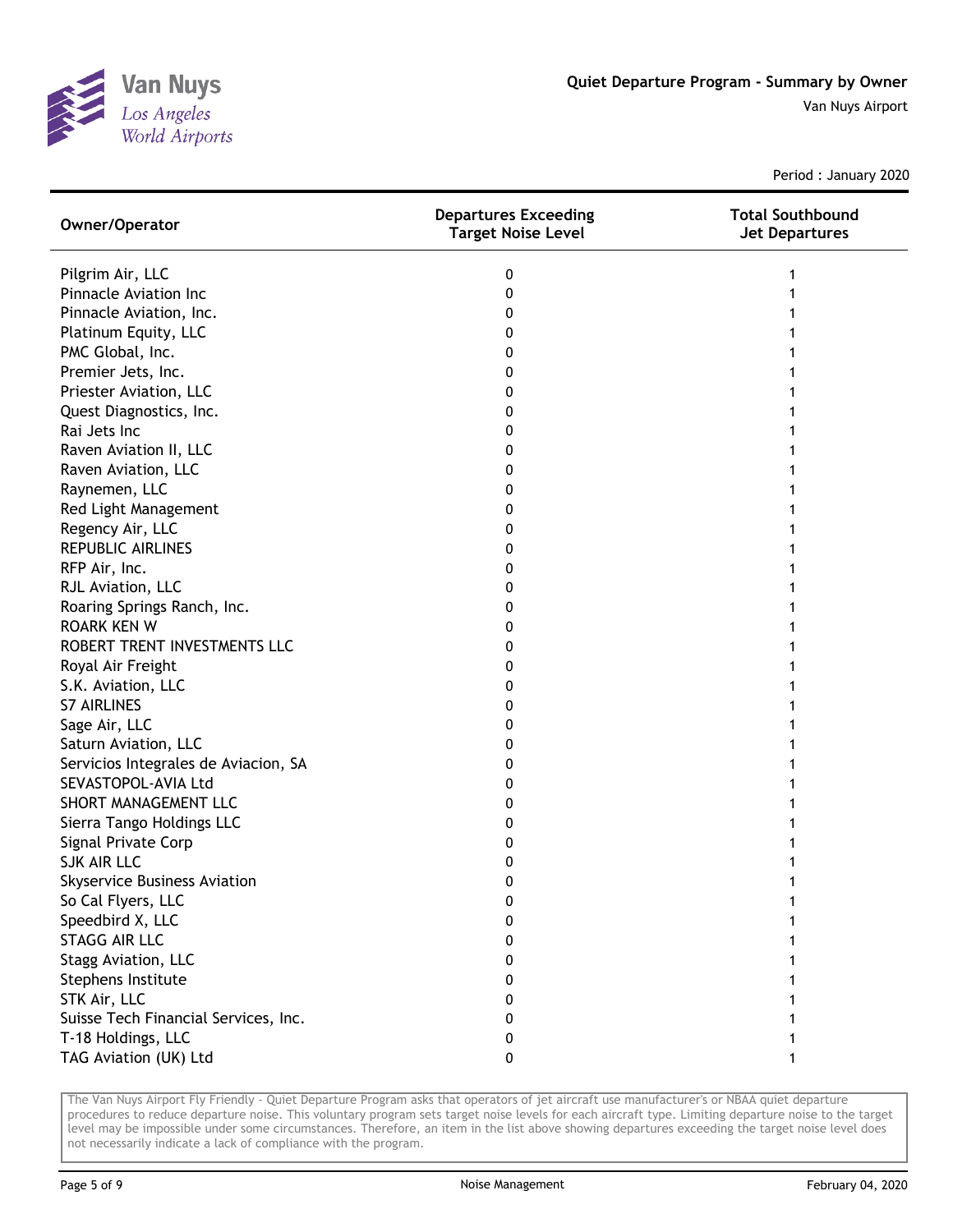

Period : January 2020

| Owner/Operator                             | <b>Departures Exceeding</b><br><b>Target Noise Level</b> | <b>Total Southbound</b><br><b>Jet Departures</b> |
|--------------------------------------------|----------------------------------------------------------|--------------------------------------------------|
| TALFIN LEASING II LLC                      | 0                                                        |                                                  |
| <b>TFT Aviation</b>                        | 0                                                        |                                                  |
| The Sloan Family Trust                     | 0                                                        |                                                  |
| Tidewater Logistics & Aviation, LLC        | 0                                                        |                                                  |
| Tierra Dulce, LLC                          | 0                                                        |                                                  |
| Timbervest Holdings, LLC                   | 0                                                        |                                                  |
| TP Aviation, LLC                           | 0                                                        |                                                  |
| TRANSNET AVIATION GROUP LLC                | 0                                                        |                                                  |
| Travel Management Company Limited          | 0                                                        |                                                  |
| Trijet Aviation Management, LLC            | 0                                                        |                                                  |
| Triumph Aviation, Inc.                     | 0                                                        |                                                  |
| TURBO AIR CHARTER LLC                      | 0                                                        |                                                  |
| <b>UB AVIATION LLC</b>                     | 0                                                        |                                                  |
| VCS Encore, LLC                            | 0                                                        |                                                  |
| <b>VistaJet Limited</b>                    | 0                                                        |                                                  |
| Webster Air, LLC                           | 0                                                        |                                                  |
| WELLS FARGO BANK NORTHWEST NA TRUSTEE      | 0                                                        |                                                  |
| West Coast Charters, LLC                   | 0                                                        |                                                  |
| <b>Westair Corporation</b>                 | 0                                                        |                                                  |
| Western Air Charter                        | 0                                                        |                                                  |
| Western Airways Inc (Texas)                | 0                                                        |                                                  |
| Williams Communities, LLC                  | 0                                                        |                                                  |
| Windsor Jet Management                     | 0                                                        |                                                  |
| World Class Jet                            | 0                                                        |                                                  |
| <b>ZC</b> Aviation                         | 0                                                        |                                                  |
| Allen Lund Company, Inc.                   | 0                                                        | 2                                                |
| ATI Jet, Inc.                              | 0                                                        | 2                                                |
| BOMBARDIER BUSINESS JET SOLUTIONS Inc.     | 0                                                        | 2                                                |
| <b>Business Jet Access</b>                 | 0                                                        | 2                                                |
| Canyon Partners, LLC                       | 0                                                        | 2                                                |
| Clay Lacy Aviation Inc                     | 0                                                        | 2                                                |
| Craig Protein Division, Inc.               | 0                                                        | 2                                                |
| <b>Cruiser Aircraft Financial Services</b> | 0                                                        | 2                                                |
| DD251, LLC                                 | 0                                                        | 2                                                |
| <b>EUROWINGS Luftverkehrs AG</b>           | 0                                                        | 2                                                |
| FltPlan.com                                | 0                                                        | 2                                                |
| Friedkin Aviation, Inc.                    | 0                                                        | 2                                                |
| Global Aviation, Inc.                      | 0                                                        | 2                                                |
| <b>GO SEE LLC</b>                          | 0                                                        | 2                                                |
| Haymon Sports, LLC                         | 0                                                        | 2                                                |
| HUTCHINS JET COMPANY LLC                   | 0                                                        | $\mathbf{2}$                                     |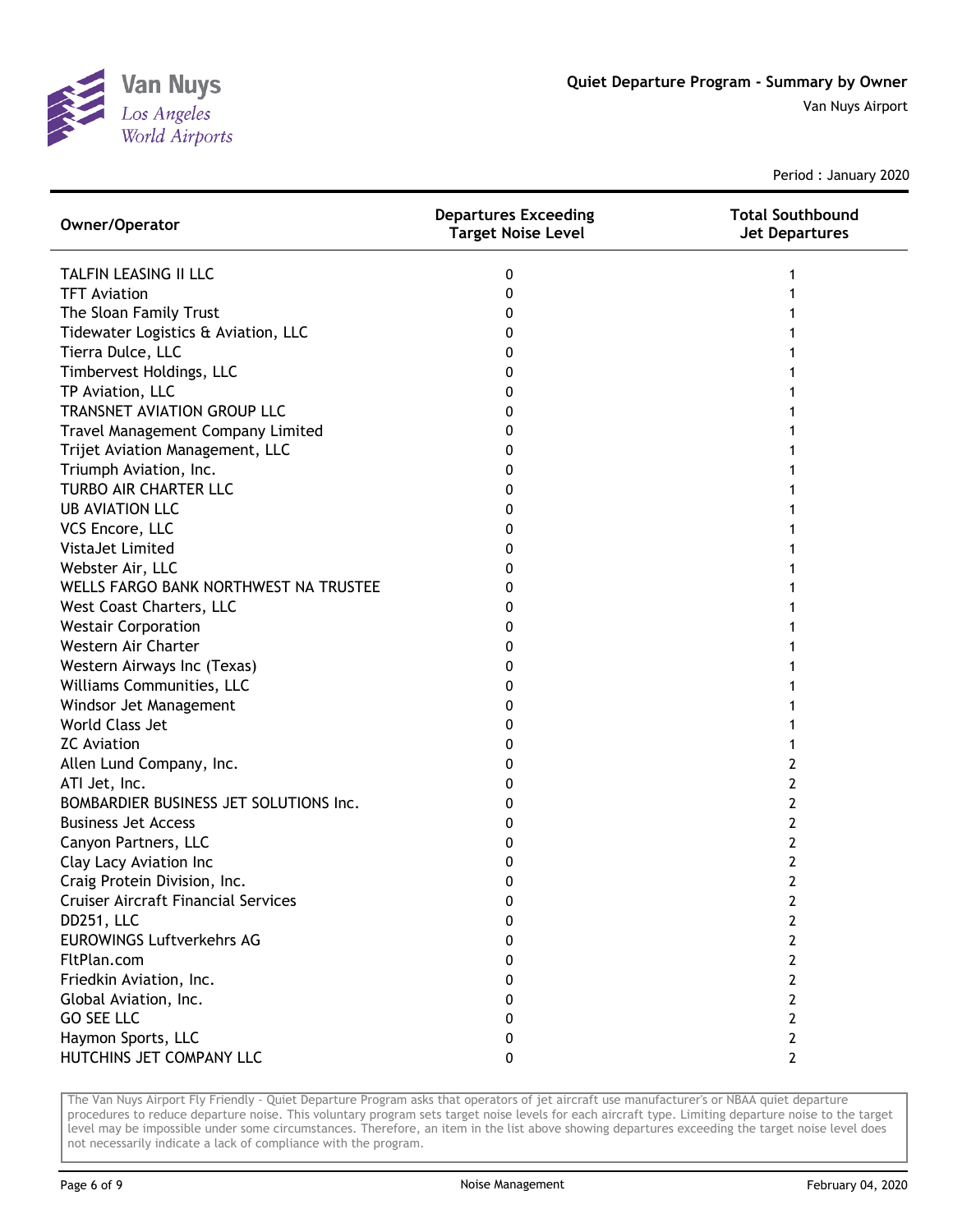

Period : January 2020

| Owner/Operator                        | <b>Departures Exceeding</b><br><b>Target Noise Level</b> | <b>Total Southbound</b><br><b>Jet Departures</b> |
|---------------------------------------|----------------------------------------------------------|--------------------------------------------------|
| Irongate Air, LLC                     | 0                                                        | 2                                                |
| Jet Aviation                          | 0                                                        | 2                                                |
| Jet Aviation Business Jets            | 0                                                        | 2                                                |
| Jet Aviation Flight Services, Inc     | 0                                                        | 2                                                |
| Jetscape Services, LLC                | 0                                                        | 2                                                |
| JetSelect Aviation, LLC               | 0                                                        | 2                                                |
| <b>KACALP Flight Operations</b>       | 0                                                        | 2                                                |
| <b>KJC GROUP HOLDINGS LLC</b>         | 0                                                        | 2                                                |
| KONFARA COMPANY LLC                   | 0                                                        | 2                                                |
| <b>Landmark Aviation</b>              | 0                                                        | 2                                                |
| Las Vegas Jet, LLC                    | 0                                                        | 2                                                |
| Leveled Wings, LLC                    | 0                                                        | 2                                                |
| Lyon Aviation                         | 0                                                        | 2                                                |
| Macair, Inc.                          | 0                                                        | 2                                                |
| Maroon Creek Holdings, LLC            | 0                                                        | 2                                                |
| McLeod Properties Fontana, LLC        | 0                                                        | 2                                                |
| Moser Aviation, LLC                   | 0                                                        | 2                                                |
| <b>MP Aviation LLC</b>                | 0                                                        | 2                                                |
| NETJETS AVIATION Inc.                 | 0                                                        | 2                                                |
| North Point Aviation, LLC             | 0                                                        | 2                                                |
| Paragon Airways                       | 0                                                        | 2                                                |
| Planemasters                          | 0                                                        | 2                                                |
| Saban Capital Group, Inc.             | 0                                                        | 2                                                |
| Sawyer Aviation, LLC                  | 0                                                        | 2                                                |
| SHARMA MANAGEMENT LLC                 | 0                                                        | 2                                                |
| Sky One Holdings, LLC                 | 0                                                        | 2                                                |
| <b>Skybird Aviation</b>               | 0                                                        | 2                                                |
| Southern Air Systems, Inc.            | 0                                                        | 2                                                |
| Space Exploration Technologies, Corp. | 0                                                        | 2                                                |
| Summit Aviation, Inc                  | 0                                                        | 2                                                |
| <b>Thrive Aviation</b>                | 0                                                        | 2                                                |
| TVPX ARS INC TRUSTEE                  | 0                                                        | $\overline{2}$                                   |
| <b>ACI Jet</b>                        | 0                                                        | 3                                                |
| Air Kaitar, LLC                       | 0                                                        | 3                                                |
| Air X Charter, Ltd.                   | 0                                                        | 3                                                |
| Bopper Airways, LLC                   | 0                                                        | 3                                                |
| <b>CLAYTON MOUNTAIN ENERGY LLC</b>    | 0                                                        | 3                                                |
| Dorato Jets, LLC                      | 0                                                        | 3                                                |
| DP64, LLC                             | 0                                                        | 3                                                |
| Execuflight, Inc.                     | 0                                                        | 3                                                |
| <b>Executive Aviation Corporation</b> | 0                                                        | 3                                                |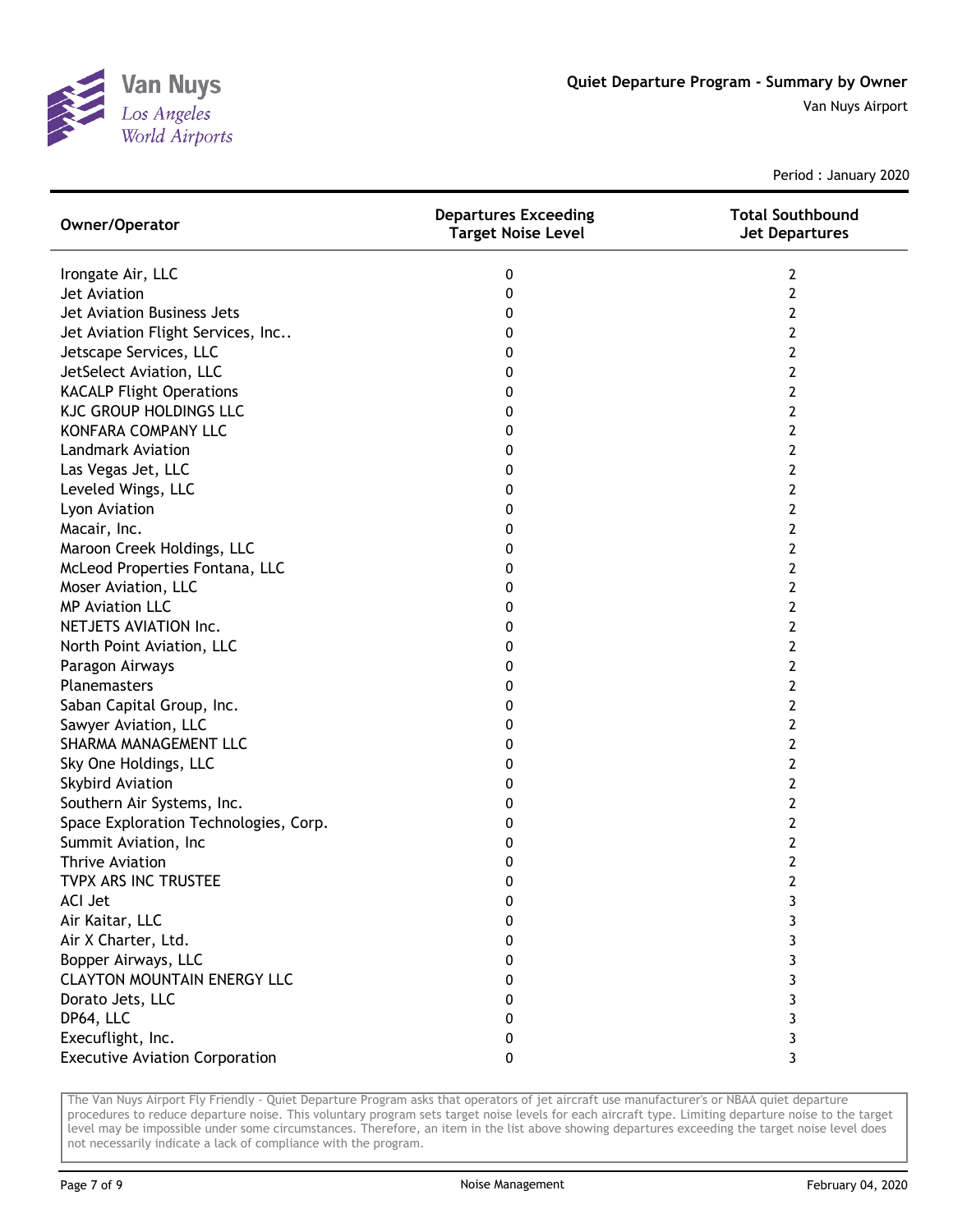

Period : January 2020

| Owner/Operator                              | <b>Departures Exceeding</b><br><b>Target Noise Level</b> | <b>Total Southbound</b><br><b>Jet Departures</b> |
|---------------------------------------------|----------------------------------------------------------|--------------------------------------------------|
| Flexjet LLC                                 | 0                                                        | 3                                                |
| <b>Flight Options LLC</b>                   | 0                                                        | 3                                                |
| Gama Aviation Signature Aircraft Management | 0                                                        | 3                                                |
| GTC Aviation, LLC                           | 0                                                        | 3                                                |
| Gulfstream Aerospace Corp                   | 0                                                        | 3                                                |
| Jet Aviation Business Jets, Inc.            | 0                                                        | 3                                                |
| Kid Ina Korner 2, LLC                       | 0                                                        | 3                                                |
| NantWorks, LLC                              | 0                                                        | 3                                                |
| <b>NV510 LLC</b>                            | 0                                                        | 3                                                |
| Planet Nine Private Air, LLC                | 0                                                        | 3                                                |
| SEJ Air, LLC                                | 0                                                        | 3                                                |
| Superior Transportation Associates, Inc.    | 0                                                        | 3                                                |
| <b>Swayer Aviation</b>                      | 0                                                        | 3                                                |
| Cove Aviation Partners, LLC                 | 0                                                        | 4                                                |
| Jet Linx Aviation LLC                       | 0                                                        | 4                                                |
| Jet Linx Aviation, LLC                      | 0                                                        | 4                                                |
| Millbrook Air                               | 0                                                        | 4                                                |
| Hollister Aviation, LLC                     | 0                                                        | 5                                                |
| Jet Aviation Flight Services, Inc.          | 0                                                        | 5                                                |
| <b>MC Group</b>                             | 0                                                        | 5                                                |
| Presidential Aviation, Inc.                 | 0                                                        | 5                                                |
| Talon Air, Inc.                             | 0                                                        | 5                                                |
| Textron Aviation, Inc                       | 0                                                        | 5                                                |
| Trans-Pacific Air Charter, LLC              | 0                                                        | 5                                                |
| TVPX AIRCRAFT SOLUTIONS INC TRUSTEE         | 0                                                        | 5                                                |
| JetSuite                                    | 0                                                        | 6                                                |
| Pacific Coast Jet, LLC                      | 0                                                        | 6                                                |
| AbbVie US, LLC                              | 0                                                        | 7                                                |
| Delta Private Jets                          | 0                                                        | 7                                                |
| Tutor-Saliba Corporation                    | 0                                                        | 7                                                |
| Starjet, Inc.                               | 0                                                        | 8                                                |
| Desert Jet, LLC                             | 0                                                        | 9                                                |
| <b>Gama Aviation</b>                        | 0                                                        | 9                                                |
| Golden State Jet, LLC                       | 0                                                        | 9                                                |
| Pegasus Elite Aviation                      | 0                                                        | 10                                               |
| <b>STA Jets</b>                             | 0                                                        | 10                                               |
| Pegasus Elite Aviation, Inc                 | 0                                                        | 11                                               |
| Trans-Exec Air Service, Inc.                | 0                                                        | 11                                               |
| Worldwide Jet Charter, Inc.                 | 0                                                        | 11                                               |
| Worldwide Jet Charter, LLC                  | 0                                                        | 11                                               |
| Clay Lacy Aviation, Inc.                    | 0                                                        | 12                                               |